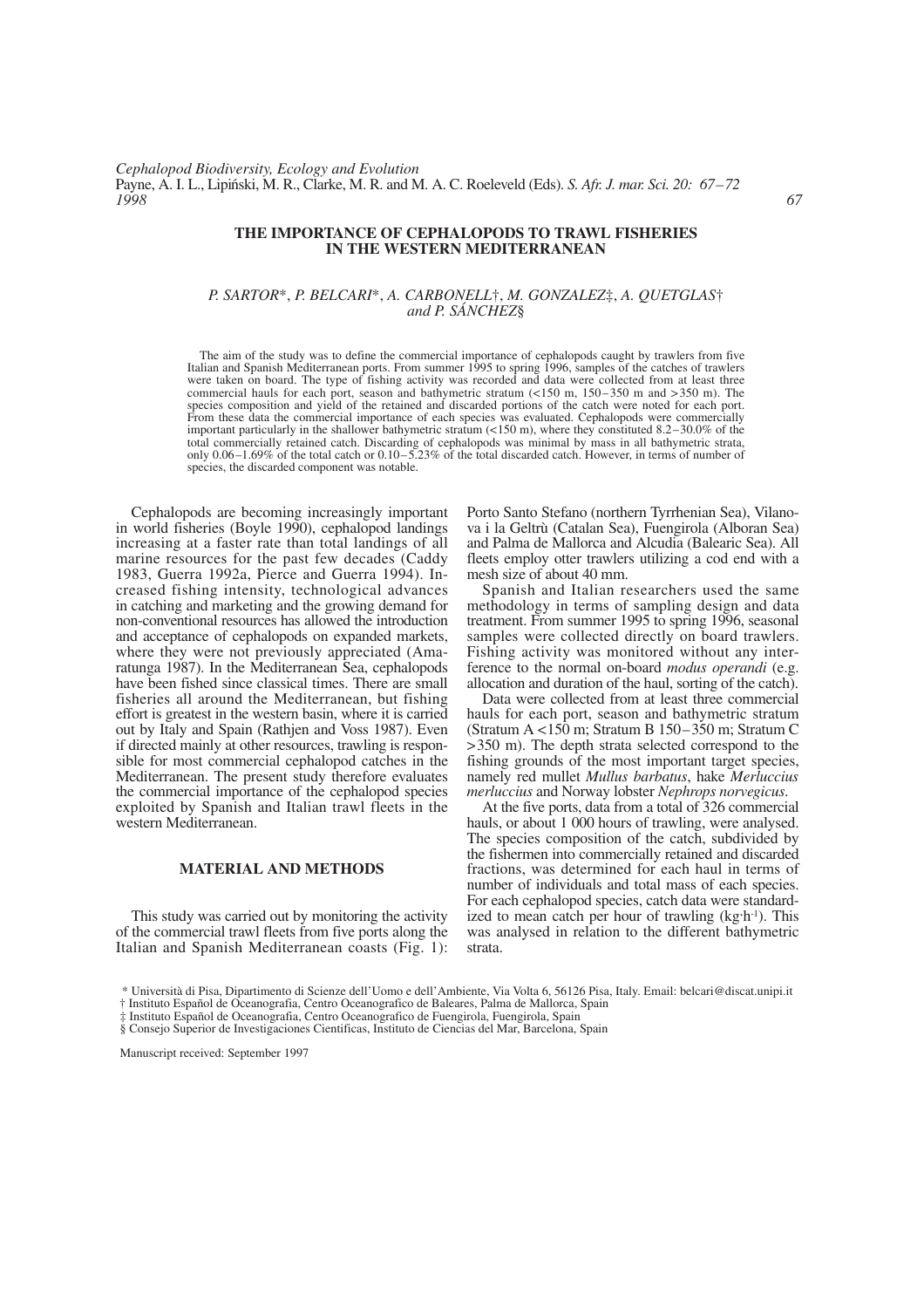

Fig. 1: Map of the study area showing the different sampling ports (PSS = Porto Santo Stefano, VIL = Vilanova i la Geltrù, PAL = Palma de Mallorca, ALC = Alcudia, FUE = Fuengirola)

### **RESULTS**

At all ports cephalopods represented a commercially important resource, especially in the shallowest bathymetric stratum  $(< 150$  m), where their biomass constituted 8.2–30.0% of the commercially retained catch. Catch rates ranged from 3.7 to 18.6 kg·h<sup>-1</sup>. Very few cephalopods were discarded, almost always  $\lt 1$  kg·h<sup>-1</sup>. Discard percentage of cephalopods ranged from 0.06 to 1.69% of the total catch and from 0.10 to 5.23% of the total discards (Table I).

The discard rate of cephalopods increased with depth (Fig. 2), owing to the prevalence of species with little or no commercial value at greater depths (>150 m). That trend was much more evident at Fuengirola. For all ports combined, 0.5–2.9% of the cephalopod catch was discarded in Stratum A, 2.2–33.1% in Stratum B and 8.7–37.6% in Stratum C.

In all, 31 species of cephalopod were found in the catch at the five ports and four taxa were not identified to species (Fig. 3). Although small in terms of mass, the discarded cephalopod fraction was notable in terms of number of species.

Although there were some minor differences by port and fishing area, there was general consistency across the whole area in terms of species retained for sale. Seven species (*Eledone cirrhosa*, *E. moschata*, *Illex coindetii*, *Octopus vulgaris*, *Loligo vulgaris*, *L. forbesi* and *Sepia officinalis*) were landed almost entirely, their discard percentage usually being <10%. However, practically the entire catch of 13 other species (*Abralia veranyi*, *Ancistroteuthis lichtensteini*, *Bathypolypus sponsalis*, *Brachioteuthis riisei*, *Chiroteuthis veranyi*, *Chtenopteryx sicula*, *Heteroteuthis dispar*, *Histioteuthis bonnellii*, *H. reversa*, *Onychoteuthis banksi*, *Pteroctopus tetracirrhus*, *Rondeletiola minor* and *Sepiola ligulata*) was discarded. These species, representing more than one-third of the total number of species collected, have no commercial interest in the western Mediterranean and were discarded systematically. The other cephalopod species found (*Alloteuthis media*, *A.*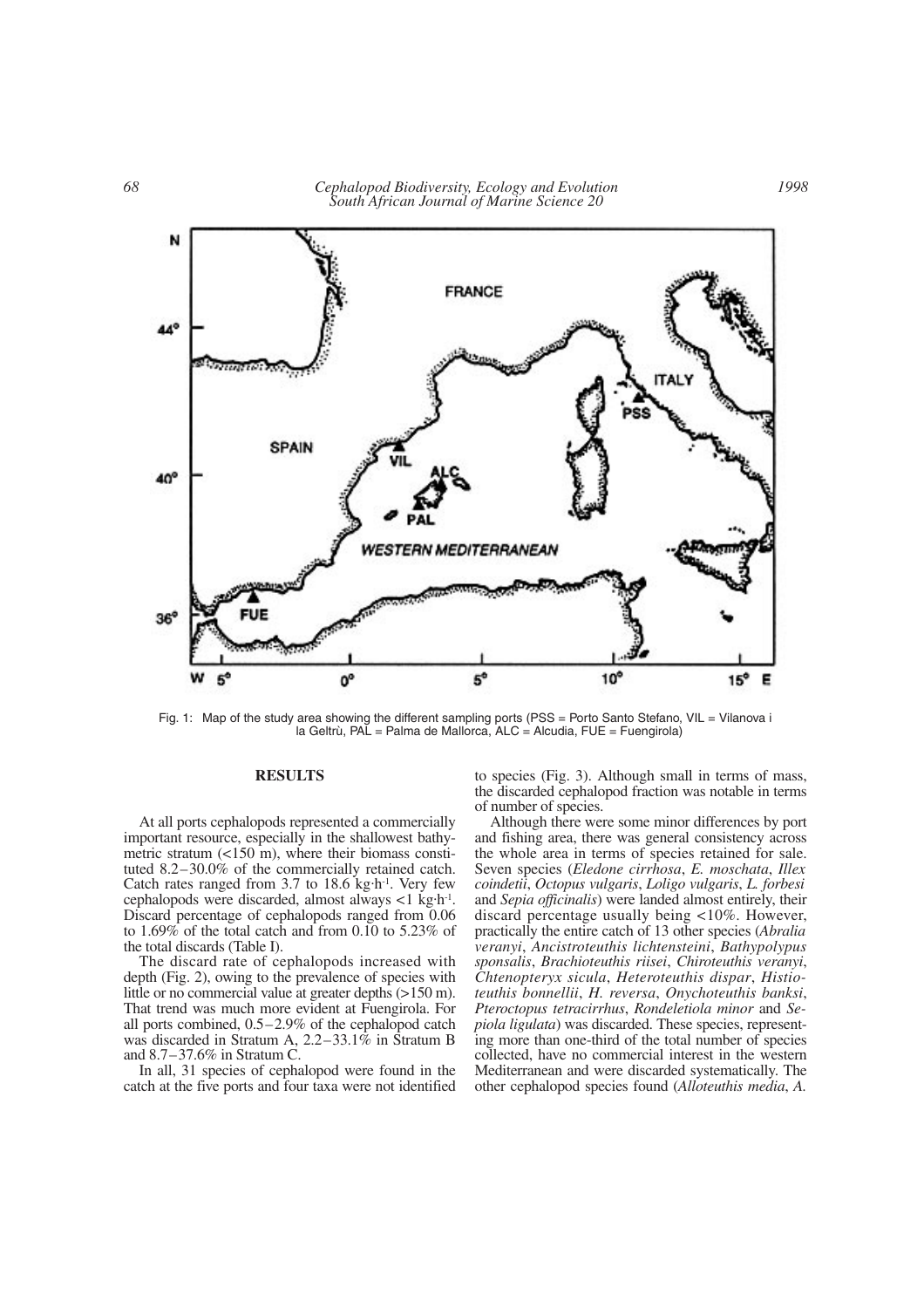

Fig. 2: Percentage of cephalopods discarded in relation to the total cephalopod catch

*subulata*, *Neorossia caroli*, *Octopus salutii*, *Rossia macrosoma*, *Scaeurgus unicirrhus*, *Sepia elegans*, *S. orbignyana*, *Sepietta oweniana*, *Todarodes sagittatus* and *Todaropsis eblanae*) were not discarded at a uniform rate, but sometimes with sizeable differences between the fishing areas. For example, the discard percentage of *O. salutii*, *N. caroli* and *R. macrosoma* in the different ports ranged from 0 to 100%.

Figure 4 shows the commercial yield and discards of the most marketable categories in each stratum of the five studied areas. Catch rates were greatest shallower than 150 m. Further, with the exception of Porto Santo Stefano, *O. vulgaris* accounted for the largest catch rate of cephalopods, notably so in the cases of Palma de Mallorca and Fuengirola, where catch rate reached 14.4 and 17.8 kg $\cdot \bar{h}$ <sup>1</sup> respectively. At depths of 150–350 m, *E. cirrhosa* and such squid species as *I. coindetii* and *T. eblanae* were dominant in the cephalopod catch. Deeper than 350 m, cephalopod catch rates were low and mostly of species with little or no commercial value.

## **DISCUSSION**

From the results, it is clear that few cephalopods are discarded from trawlers plying the western Mediter-

|  |  |  |  | Table I: Mean yield per hour of the landed and discarded fractions of the catch, by port and bathymetric stratum |
|--|--|--|--|------------------------------------------------------------------------------------------------------------------|
|--|--|--|--|------------------------------------------------------------------------------------------------------------------|

|                             |                                                                                        | Mean yield                      |                                 |                                |                                |                                |                                 |
|-----------------------------|----------------------------------------------------------------------------------------|---------------------------------|---------------------------------|--------------------------------|--------------------------------|--------------------------------|---------------------------------|
| Port                        | Parameter                                                                              | $< 150 \text{ m}$               |                                 | $150 - 350$ m                  |                                | $>350 \text{ m}$               |                                 |
|                             |                                                                                        | $kg \cdot h^{-1}$               | $\%$                            | $kg \cdot h^{-1}$              | $\%$                           | $kg \cdot h^{-1}$              | $\%$                            |
| Porto Santo Stefano         | Landed cephalopods<br>Discarded cephalopods<br>Landed "others"*<br>Discarded "others"† | 3.74<br>0.11<br>18.61<br>9.04   | 11.87<br>0.35<br>59.08<br>28.70 | 3.51<br>0.38<br>29.75<br>8.45  | 8.45<br>0.90<br>70.60<br>20.05 | 2.84<br>0.27<br>15.10<br>4.89  | 12.29<br>1.17<br>65.38<br>21.16 |
|                             | Total catch                                                                            | 31.5                            | 100.00                          | 42.14                          | 100.00                         | 23.10                          | 100.00                          |
| Villanova i la Geltrù       | Landed cephalopods<br>Discarded cephalopods<br>Landed "others"*<br>Discarded "others"† | 10.36<br>0.04<br>22.74<br>33.16 | 15.63<br>0.06<br>34.30<br>50.01 | 3.12<br>0.07<br>70.49<br>11.45 | 3.66<br>0.08<br>82.80<br>13.45 | 0.61<br>0.21<br>38.09<br>10.49 | 1.23<br>0.43<br>77.10<br>21.24  |
|                             | Total catch                                                                            | 66.30                           | 100.00                          | 85.13                          | 100.00                         | 49.40                          | 100.00                          |
| Palma de Mallorca + Alcudia | Landed cephalopods<br>Discarded cephalopods<br>Landed "others"*<br>Discarded "others"† | 15.90<br>0.08<br>93.69<br>83.82 | 8.24<br>0.04<br>48.41<br>43.31  | 1.76<br>0.21<br>63.46<br>91.26 | 1.12<br>0.13<br>40.50<br>58.24 | 0.93<br>0.23<br>18.17<br>4.27  | 3.94<br>0.97<br>77.00<br>18.08  |
|                             | Total catch                                                                            | 193.53                          | 100.00                          | 156.70                         | 100.00                         | 23.60                          | 100.00                          |
| Fuengirola                  | Landed cephalopods<br>Discarded cephalopods<br>Landed "others"*<br>Discarded "others"† | 18.57<br>0.28<br>15.65<br>27.45 | 29.97<br>0.45<br>25.26<br>44.32 | 1.17<br>0.58<br>18.29<br>19.94 | 2.92<br>1.45<br>45.75<br>49.88 | 0.83<br>0.50<br>16.23<br>12.20 | 2.80<br>1.69<br>54.52<br>40.99  |
|                             | Total catch                                                                            | 61.94                           | 100.00                          | 39.98                          | 100.00                         | 29.77                          | 100.00                          |

\* Essentially finfish and crustaceans

† Finfish, crustaceans, echinoderms, gastropods, algae, etc.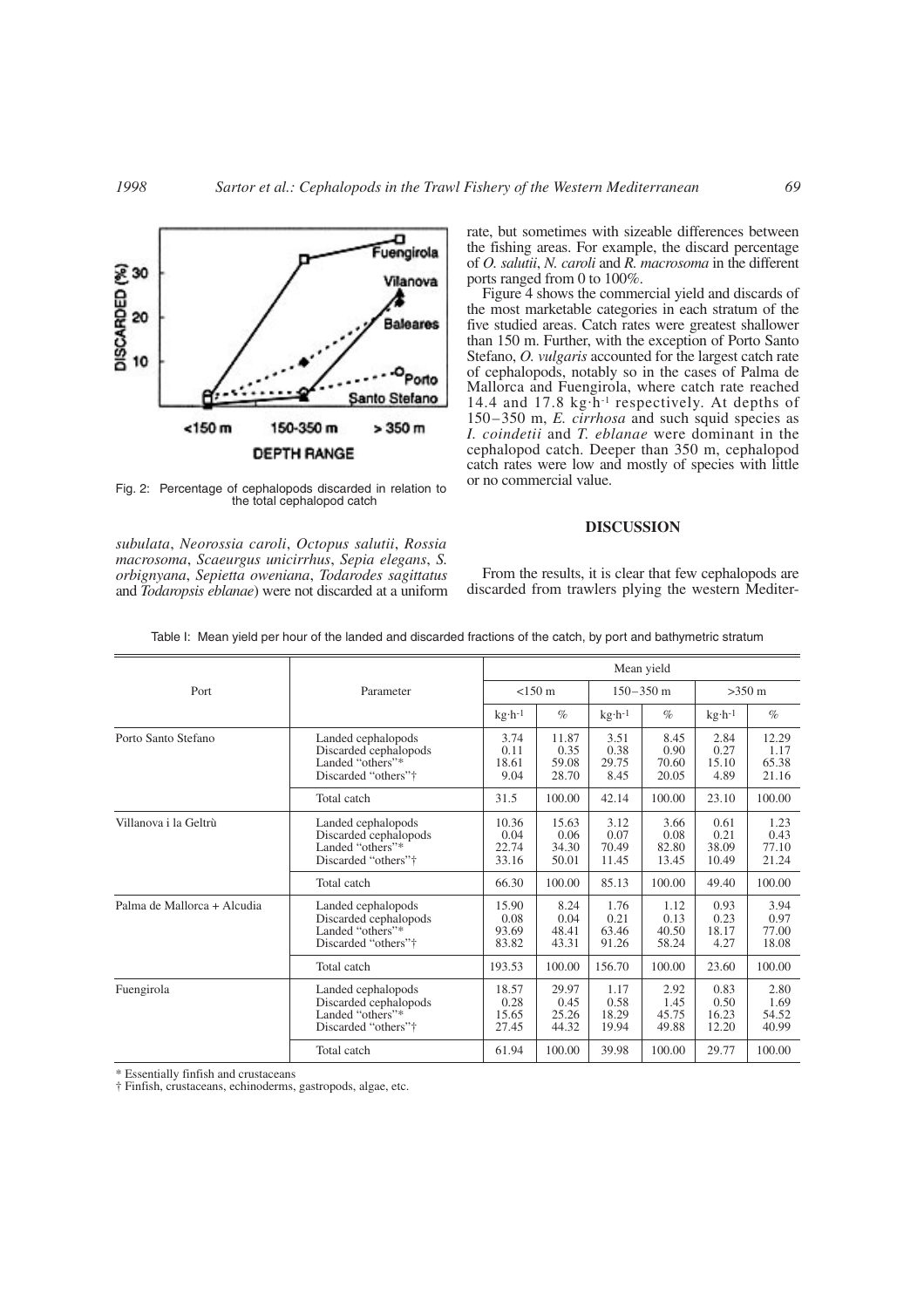*70 Cephalopod Biodiversity, Ecology and Evolution South African Journal of Marine Science 20*

| Species / taxon                                            | <b>PSS</b> | VIL      | PAL | ALC                   | <b>FUE</b>     |
|------------------------------------------------------------|------------|----------|-----|-----------------------|----------------|
| Abralia veranyi (Ruppell, 1844)                            |            |          |     |                       |                |
| Alloteuthis media (Linnaeus, 1758)                         |            |          |     | RAMANA SANAH BALANGAN |                |
| Alloteuthis subulata (Lamark, 1798)                        |            |          |     |                       |                |
| Allotauthis spp.                                           |            | 12231001 |     |                       |                |
| Ancistroteuthis lichtensteini (Férussac and Orbigny, 1835) |            |          |     |                       |                |
| Brachioteuthis riisei (Steenstrup, 1882)                   |            |          |     |                       |                |
| Bathypolypus sponsalis (Fisher and Fisher, 1892)           |            |          |     |                       |                |
| Chiroteuthis veranyi (Férussac, 1835)                      |            |          |     |                       |                |
| Chtenopteryx sicula (Vérany, 1851)                         |            |          |     |                       |                |
| Eledone cirrhosa (Lamark, 1798)                            |            |          |     |                       |                |
| Eledone moschata (Lamark, 1798)                            |            |          |     |                       |                |
| Heteroteuthis dispar (Ruppell, 1845)                       |            |          |     |                       |                |
| Histioteuthis bonnellii (Fèrussac, 1835)                   |            |          |     |                       |                |
| Histioteuthis reversa (Verril, 1880)                       |            |          |     |                       |                |
| Histioteuthis sp.                                          |            |          |     |                       |                |
| Illex coindetii (Vérany, 1839)                             |            |          |     |                       | <b>HAMADIA</b> |
| Loligo forbesi Steenstrup, 1856                            |            |          |     |                       |                |
| Loligo vulgaris Lamark, 1798                               |            |          |     |                       |                |
| Loligo sp.                                                 |            |          |     |                       |                |
| Neorossia caroli (Joubin, 1902)                            |            |          |     |                       |                |
| Octopus salutii Vérany, 1836                               |            |          |     |                       |                |
| Octopus vulgaris Cuvier, 1797                              |            |          |     |                       |                |
| Onycholeuthis banksi (Leach, 1817)                         |            |          |     |                       |                |
| Pteroctopus tetracimhus (Delle Chiaje, 1830)               |            |          |     |                       |                |
| Rondeletiola minor (Naef, 1912)                            | mma        |          |     |                       |                |
| Rossia macrosoma (Delle Chiaje, 1830)                      |            |          |     |                       |                |
| Scaeurgus unicimhus (Delle Chiaje, 1840)                   |            |          |     |                       |                |
| Sepia elegans Blainville, 1827                             |            | mmmms    |     |                       |                |
| Sepia officinalis Linnaeus, 1758                           |            |          |     |                       |                |
| Sepia orbignyana Férussac, 1826                            |            |          |     |                       |                |
| Sepietta oweniana (Orbigny, 1840)                          | mmm        |          |     |                       |                |
| Sepiola liquiata Nael, 1912                                |            |          |     |                       |                |
| Sepiolidae                                                 |            |          |     |                       |                |
| Todarodes sagittatus (Lamark, 1798)                        |            |          |     |                       |                |
| Todaropsis eblanae (Ball, 1841)                            |            |          |     |                       |                |

#### Percentage of the catch of each species discarded

| $0 - 1%$ | 1-10% 10-50% 50-99%      |  | 100% No catch |
|----------|--------------------------|--|---------------|
|          | <b>MANARY TELEVISION</b> |  |               |

Fig. 3: List of the captured species and their percentage discarded in the studied ports (PSS = Porto Santo Stefano, VIL = Vilanova i la Geltrù, PAL = Palma de Mallorca, ALC = Alcudia, FUE = Fuengirola); systematic nomenclature according to Guerra (1992b)

ranean and that there is a substantial homogeneity of catch and discard behaviour between the fleets of the different ports investigated.

In terms of commercial importance, the current findings agree with some preliminary observations made in the Sicilian Channel by Jereb and Ragonese (1990) and Ragonese and Jereb (1990). Cephalopods in the Mediterranean represent a resource of great commercial value. This may well be attributable to cultural factors, because cephalopods have been consumed in large quantities by Mediterranean populations since ancient times.

A few species of significant economic importance account almost exclusively for most of the cephalo-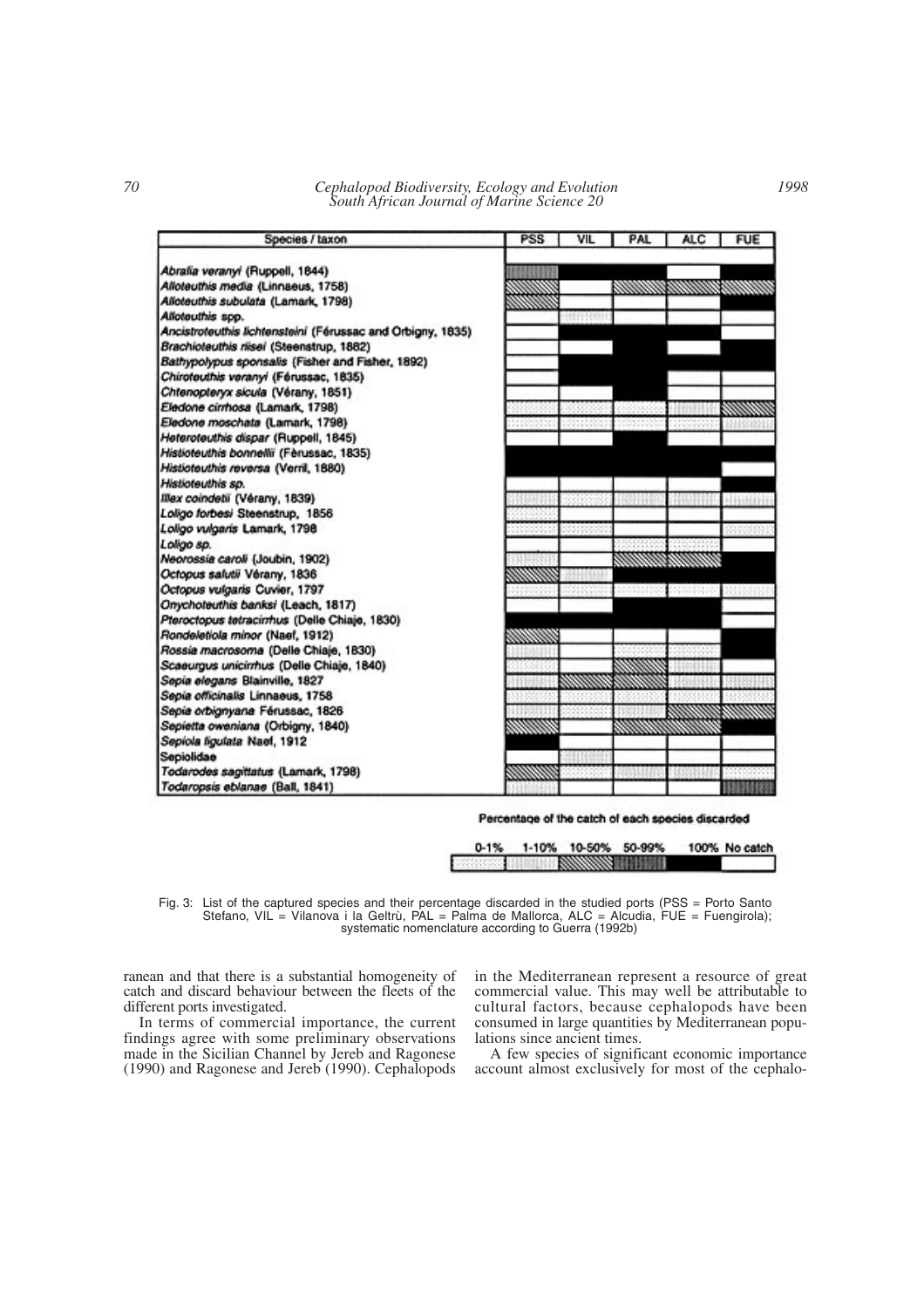

Fig. 4: Commercial yields and discards of the main commercial categories by depth strata and port (PSS = Porto Santo Stefano, VIL = Vilanova i la Geltrù, PAL = Palma de Mallorca, ALC = Alcudia, FUE = Fuengirola)

pods caught by trawl, as revealed by experimental surveys and investigations on landings carried out in the study areas (Belcari and Sartor 1993, Sánchez and Martín 1993, Belcari *et al*. in press). Those species, such as the octopuses *O. vulgaris* and *E. cirrhosa*, the cuttlefish *S. officinalis* and the squid *L. vulgaris*, *L. forbesi* and *I. coindetii*, are almost entirely of commercial interest and very little, if anything, is discarded.

Even if this study was not directed at assessing the cephalopod biomass, it confirms already reported information on the sizeable biomass of *O. vulgaris* off Spain (Sánchez and Martín 1993, Gil de Sola 1994, Gonzales *et al*. 1998) and the considerable biomass of *E. cirrhosa* in the northern Tyrrhenian sea (Belcari and Sartor 1993). Biomass estimates of the latter species carried out along the western Italian coast identified maximum values in this area (Würtz *et al*. 1992).

In terms of commercial importance of the different species, three groups can be identified in broad outline: species that are almost entirely of commercial interest, species that are always rejected, and species for which the discard percentages in the different ports or even in the same port are variable. *A. media*, *A. subulata*, *S. unicirrhus*, *S. elegans*, *S. orbignyana*, *S. oweniana* and *T. eblanae* are of variable commercial interest, with discard values ranging from 10 to 50%. Their